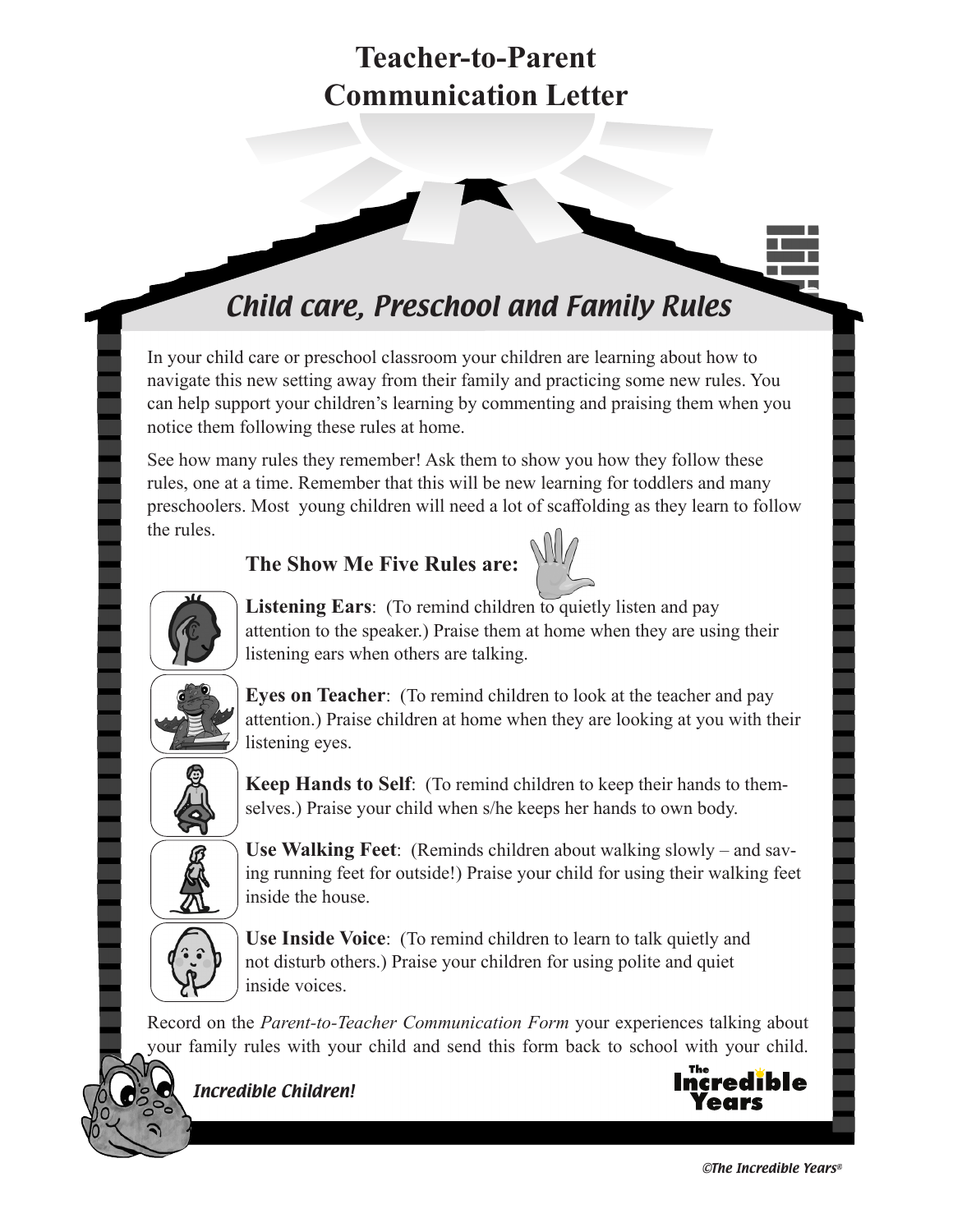# Classroom and Family Rules

#### **Child's Name:**

*Record on this form your experiences talking about your family rules with your child and send this form back to your child care setting or preschool with your child.* 

*Your child may draw a picture of one of your household rules here too.*





©The Incredible Years®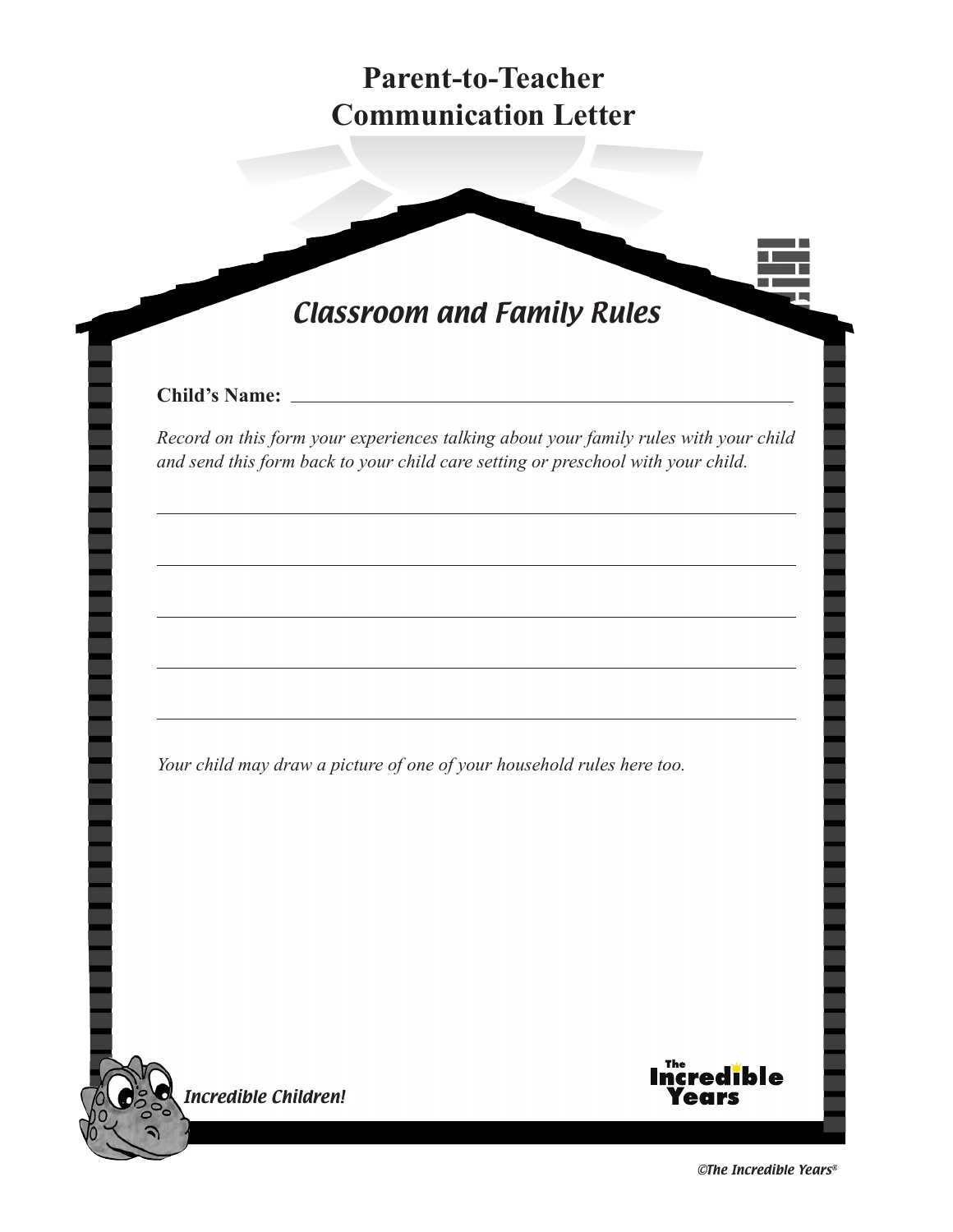### Encouraging Your Child's Patience

All young children have short attention spans and are easily distractible. Once they get to a child care setting or preschool there are more demands on them to listen. You can help support your child's attentiveness and increase his or her persistence or patience with a difficult play activity by commenting, describing and coaching your child when you notice them doing any of the following behaviors:

**Keep Trying:** Describe and praise your child's behavior whenever you notice them concentrating, paying attention, or staying focused when trying to solve a problem (e.g. completing a difficult puzzle, trying to draw, write, read, or learn something new). For example, *"You're really looking at all those letters and staying patient."* Or, *"You keep trying different ways to put those blocks together. You are really thinking hard."* 

**Being Patient:** Label your child's emotions whenever you notice them staying calm or patient. *"That is really frustrating to do and you keep trying again. You are really being patient and staying calm. I think you are going to be able to do that."*

Record on your *Parent-to-Teacher Communication Form* your experiences coaching your child persisting with a difficult task and staying calm and send this form back to school with your child.



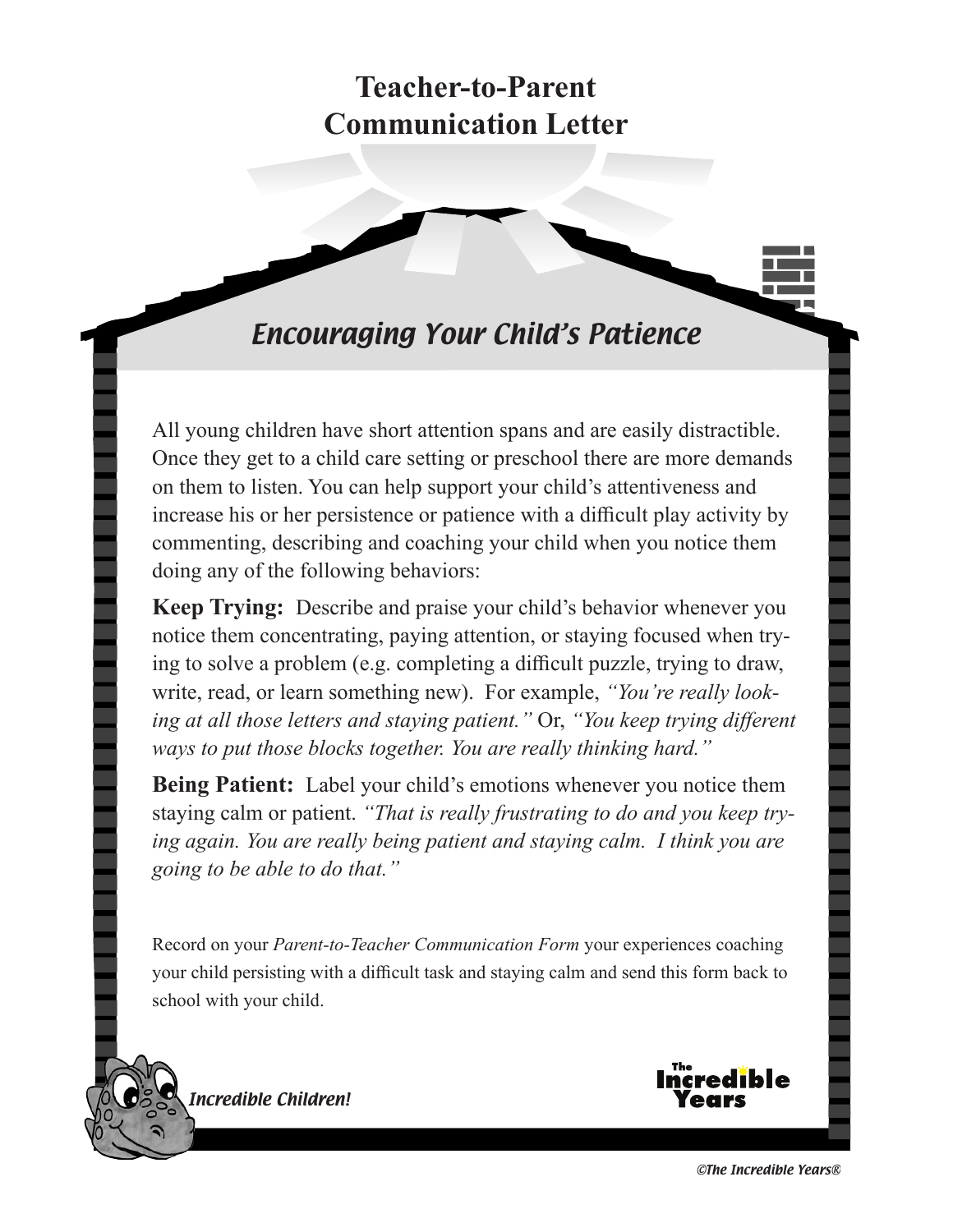# Encouraging Your Child's Patience

#### **Child's Name:**

*Record on this form your experiences coaching your child persisting with a difficult task and staying calm and send this form back to your child care setting or preschool with your child.* 

*Examples: "Frederick, you are staying calm and keep trying to work on that puzzle."* Or, *"Suzie, good patience with brushing your teeth."* 





©The Incredible Years®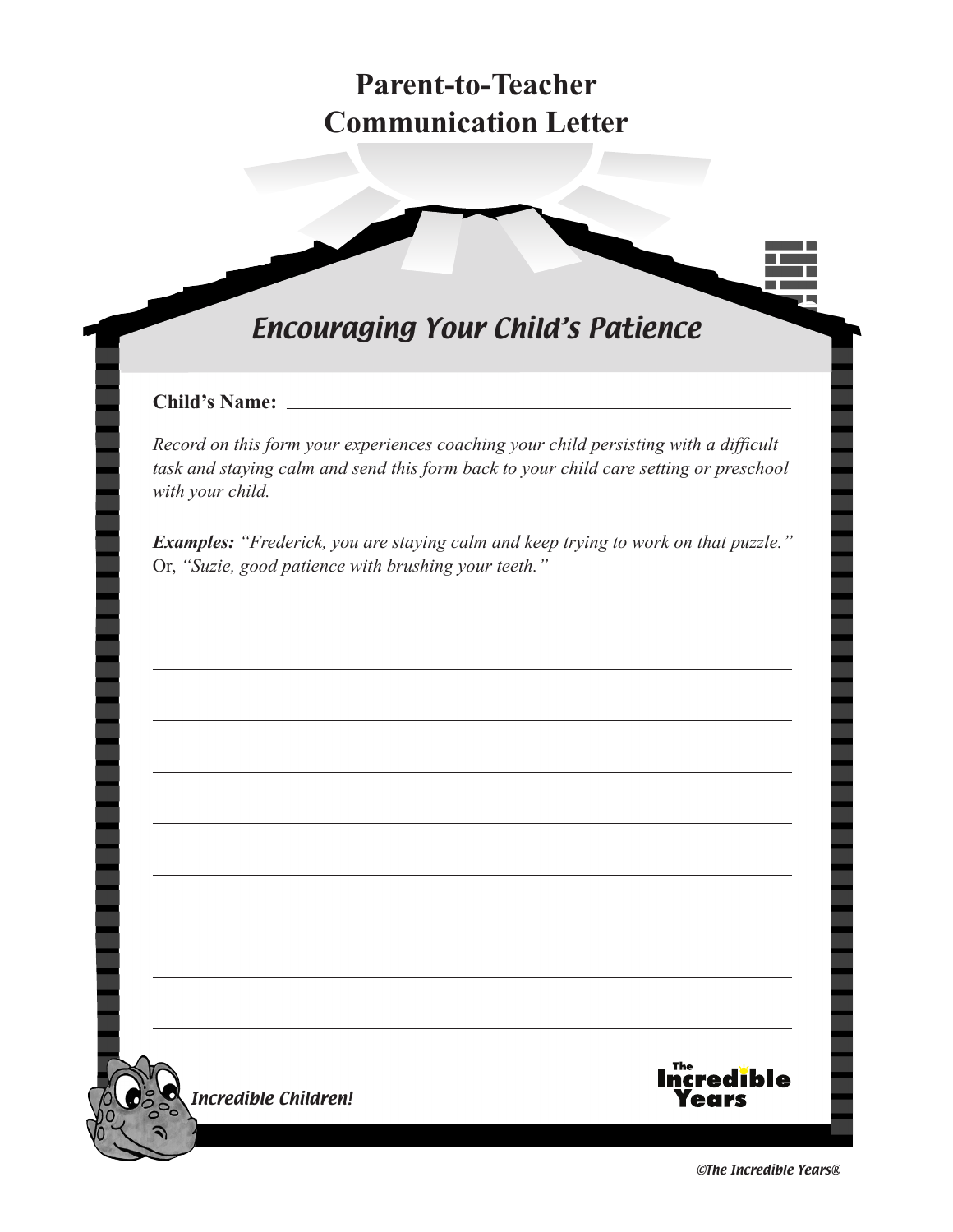### Encouraging Your Child's Social Skills

At child care or preschool the children are learning about how to make their first friends. You can help support your child's learning by commenting and praising when you notice him or her doing any of the following behaviors:

**Sharing:** Praise your child whenever you notice them sharing toys with another child or with you. *"Thank you for sharing your toys with me and for letting me play with you."*

**Helping:** Praise your child whenever you notice him or her helping someone else. *"You are really helping your sister with picking up her things. That is so helpful and your sister looks happy about getting your help."*

**Waiting & Taking Turns:** Praise your child whenever you notice him or her waiting her turn and being patient while waiting. *"You are so strong at waiting your turn. You found something else to do while your friend finished her turn on the computer."*

Remember that sharing and taking turns are developing social skills that will be hard for most toddlers. Model, praise, and practice these skills with your child, but do not expect that most toddlers will be able to share and wait, especially with peers or siblings. You can start this learning by modeling the skill yourself or with a puppet or toy characters.

Record on the *Parent-to-Teacher Communication Form* a time when you see your child doing one of the three behaviors and send this form back to school with your child.

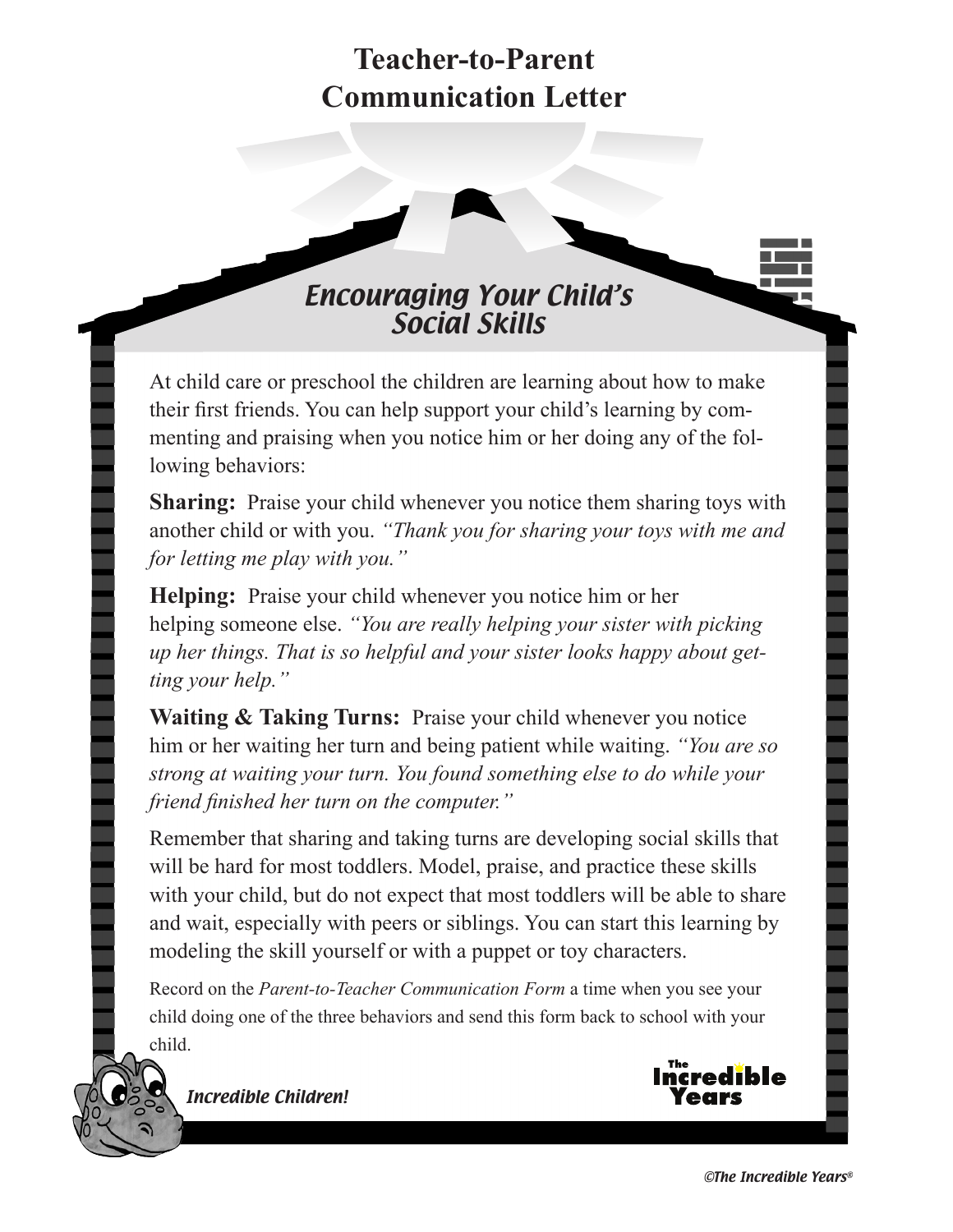

#### **Child's Name:**

*Record on this form a time when you see your child doing one of the three behaviors and send this form back to your child care setting or preschool with your child.* 

*Example:* Susie was sharing with her sister, or waiting and taking turns, or helping you or her sister with something.



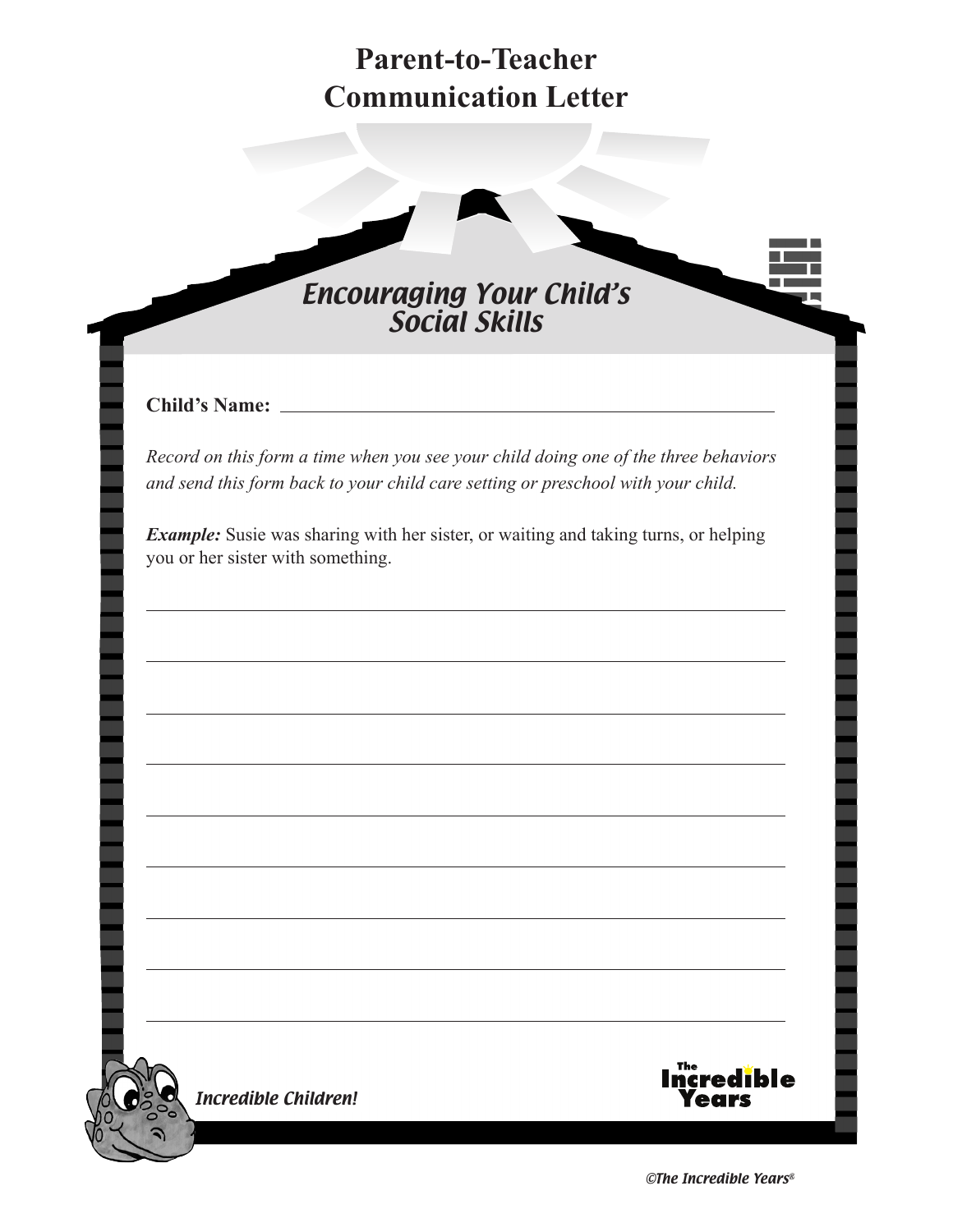### Compliment Time

At child care or preschool the children are learning about how to give compliments or praise to their friends. This is important to learn because it will help your child make good friends.

**MODELING:** You can help support your child's learning by modeling giving compliments yourself. For example, you might say, *"I am going to give you a compliment about what a good job you did listening when I asked you to put away your coat!"* 

**PRAISE:** You can also teach your child how to compliment by praising your child when he or she says kind things. For example, *"Seth you just gave your friend a compliment when you told him you liked how he built his castle. And your friend looks really pleased by that."* For a toddler: *"You shared and that is friendly. Your friend is happy."*

You might even have a daily compliment time at meal time or bedtime when family members take turns giving compliments to each other.

Record on the *Parent-to-Teacher Communication Form* what you observe in your child, and please send the form back to school. Your child will get special stickers for giving a compliment at home!

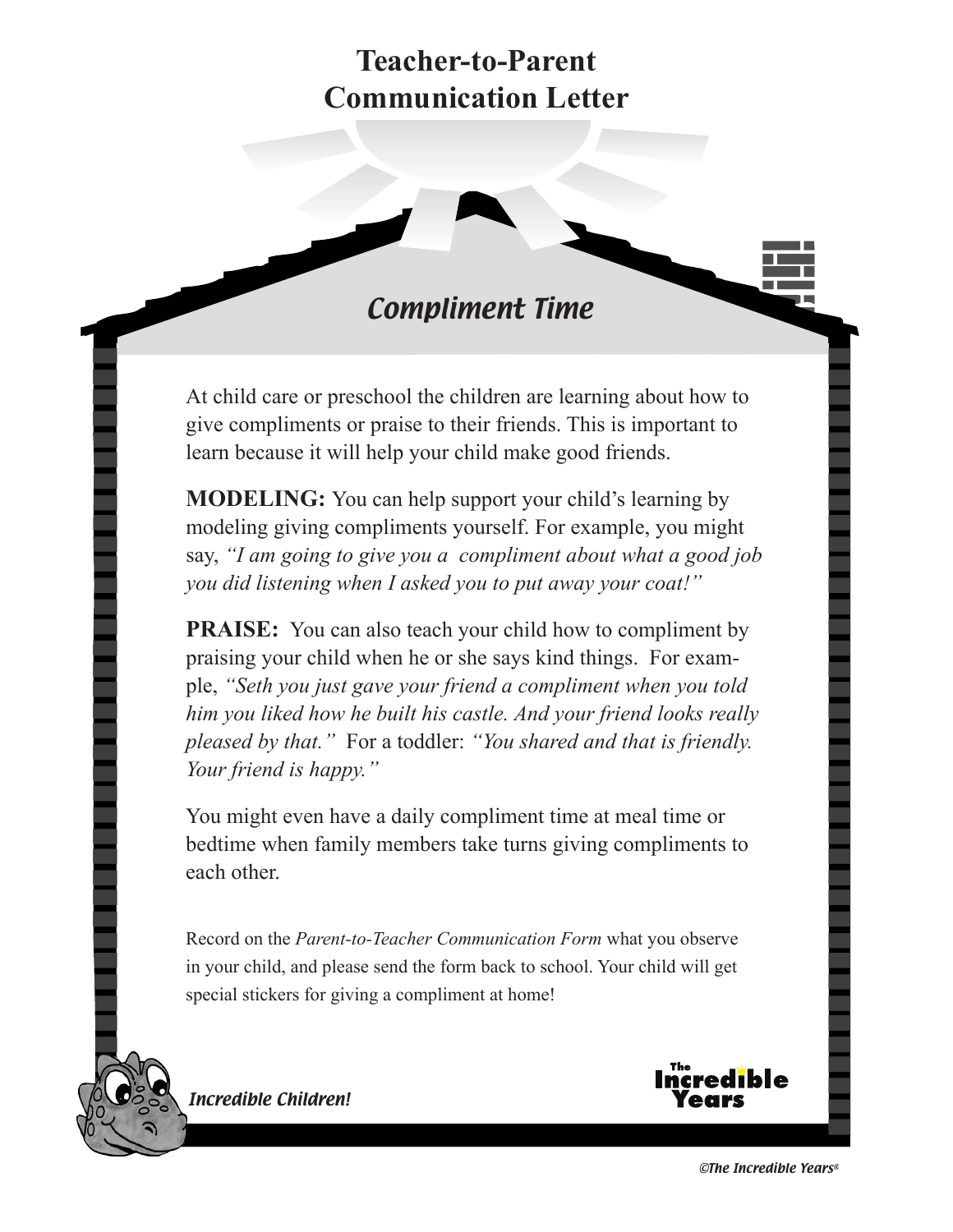

#### **Child's Name:**

 $2.$  —

 $3. =$ 

*Record on this form what you observe in your child, and please send the form back to your child care setting or preschool. Your child will get special stickers for giving a compliment at home!* 

*Child:* Gives a compliment (says nice things) to an adult or friend.

*Family:* Give examples of three compliments you give to your child!

1. <u>The contract of the contract of the contract of the contract of the contract of the contract of</u>

Incredible Children!



©The Incredible Years®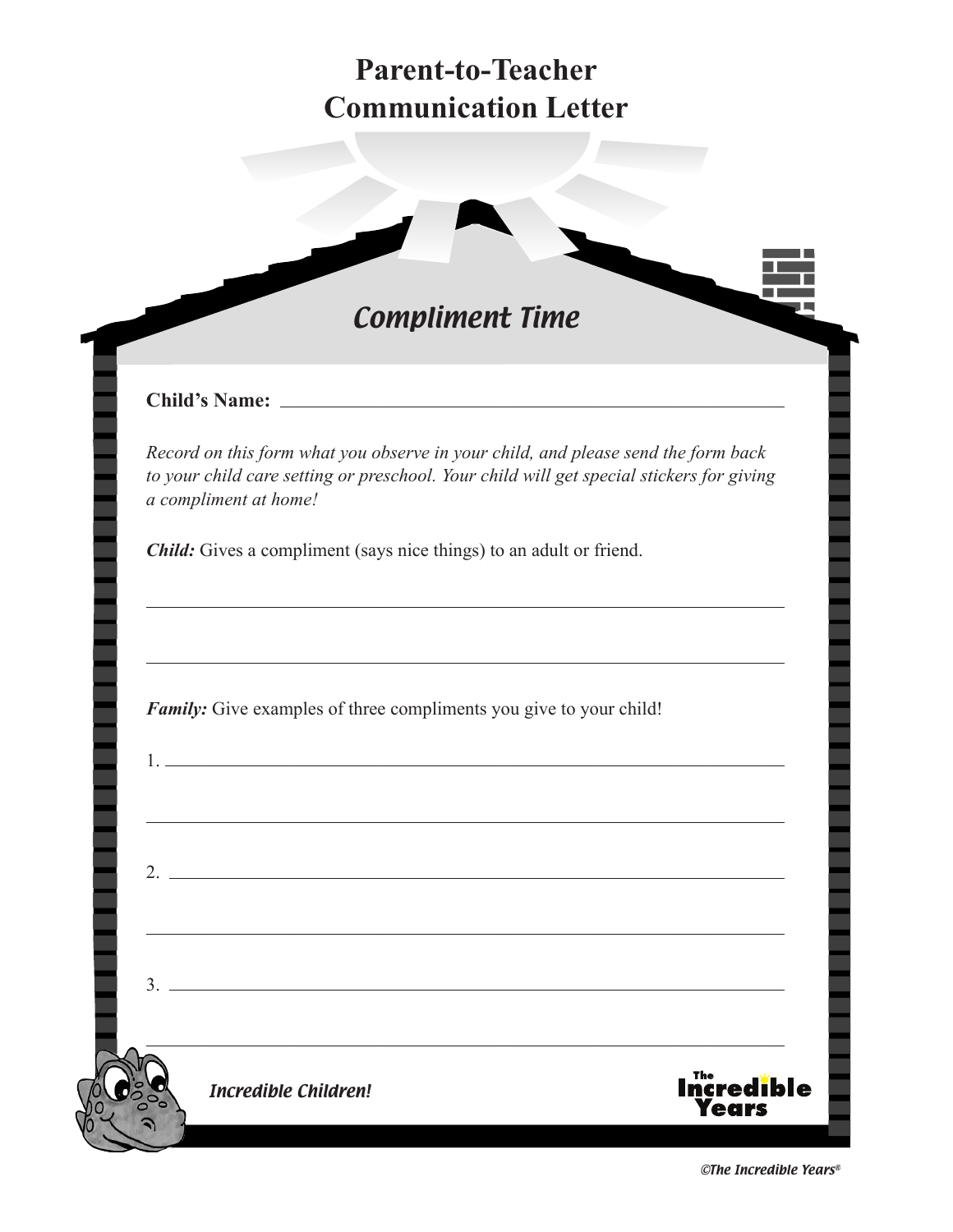### Calm Down

At child care or preschool the children are learning about ways to calm down when they are upset, so they can make the best choice. Children need support and help to stay patient and keep trying when learning difficult tasks, because most people are not successful the first time they try something new. You can help your child learn some self-calming skills.

**PRACTICE:** At a time when your child is calm ask your child to show you how they can calm down "like a turtle."



**Step #1:** Step #2: Name the feeling **Say "STOP"** Say "STOP"





Step #3: Step #4: Take three deep breaths **Figure 1** Go inside "shell" to calm and say, "I can calm down (It helps to turn away down," "I can keep trying." from the child and give



them privacy to calm down)



**Step #5:** When calm, try again

**MODEL:** It will help your child if you model ways that you calm down when you are angry or frustrated. You might tell them about how you coped, *"You know, I was really angry this morning because I had worked hard on making breakfast and then I dropped the plate on the way to the table. I had to really go in my shell and take a deep breath to calm down so that I could clean up the mess and start again."* For toddlers: *"My cup broke. I'm mad. Help me go in my turtle shell to calm down. Help me take 3 deep breaths.... 1.....2.....3.... Now I feel better."*

Record on your *Parent-to-Teacher Communication Form* your experiences talking to your child about Tiny Turtle's calm down steps and send this form back to school with your child.



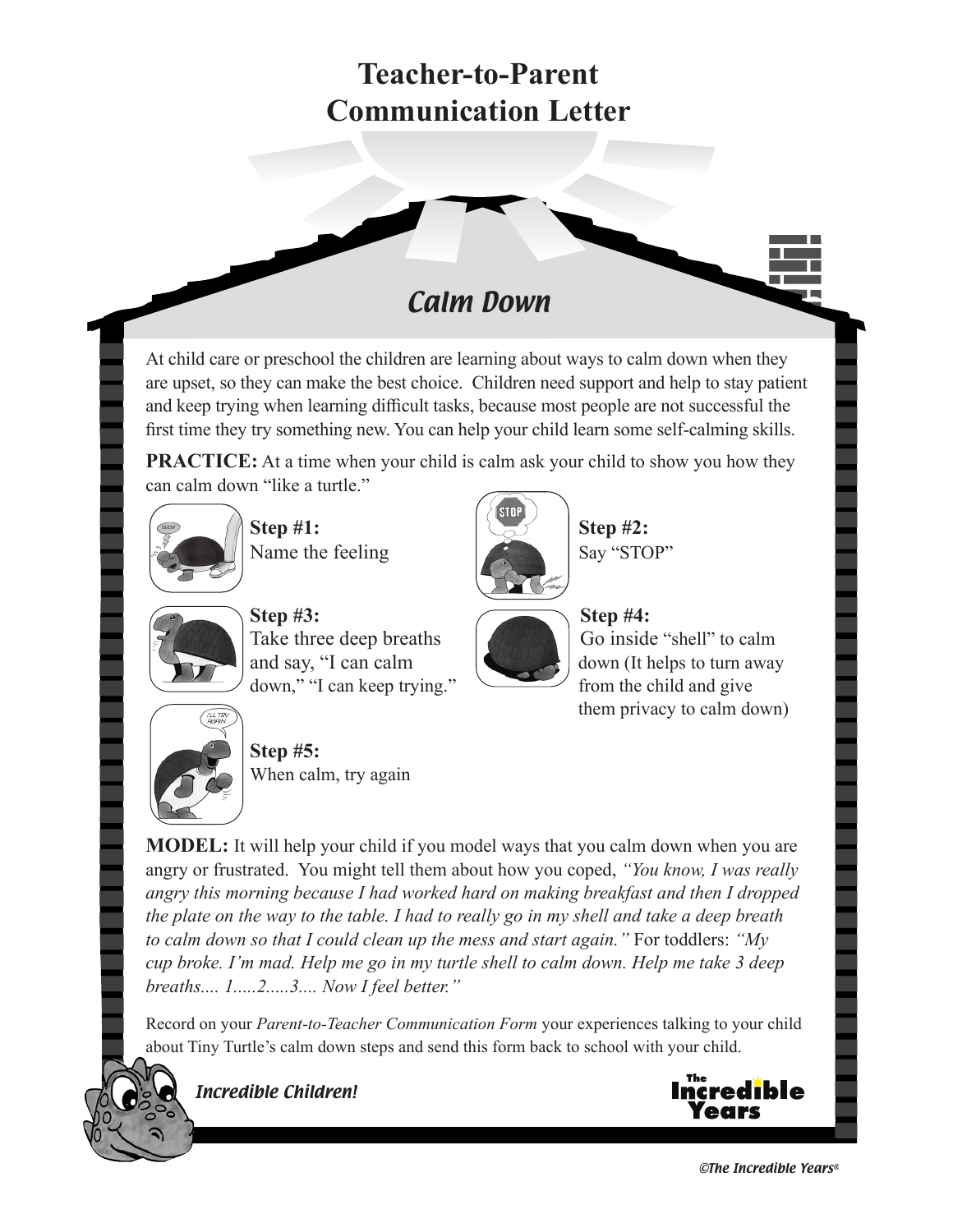

#### **Child's Name:**

*Record on this form your experiences talking to your child about Tiny Turtle's calm down steps and send this form back to your child care setting or preschool with your child. If you see your child using the turtle deep breathing strategy to stay calm, let us know and he will get a special calm down sticker.* 

*Remember when your child is angry, he or she will probably have trouble calming down. Give one reminder about the turtle technique. If your child responds, give a lot of praise. If your child is too upset to listen, turn away and give some privacy to calm down. Later when your child is calm, you can practice again. It takes a long time for a child to learn to self-regulate. Your patience is important!* 

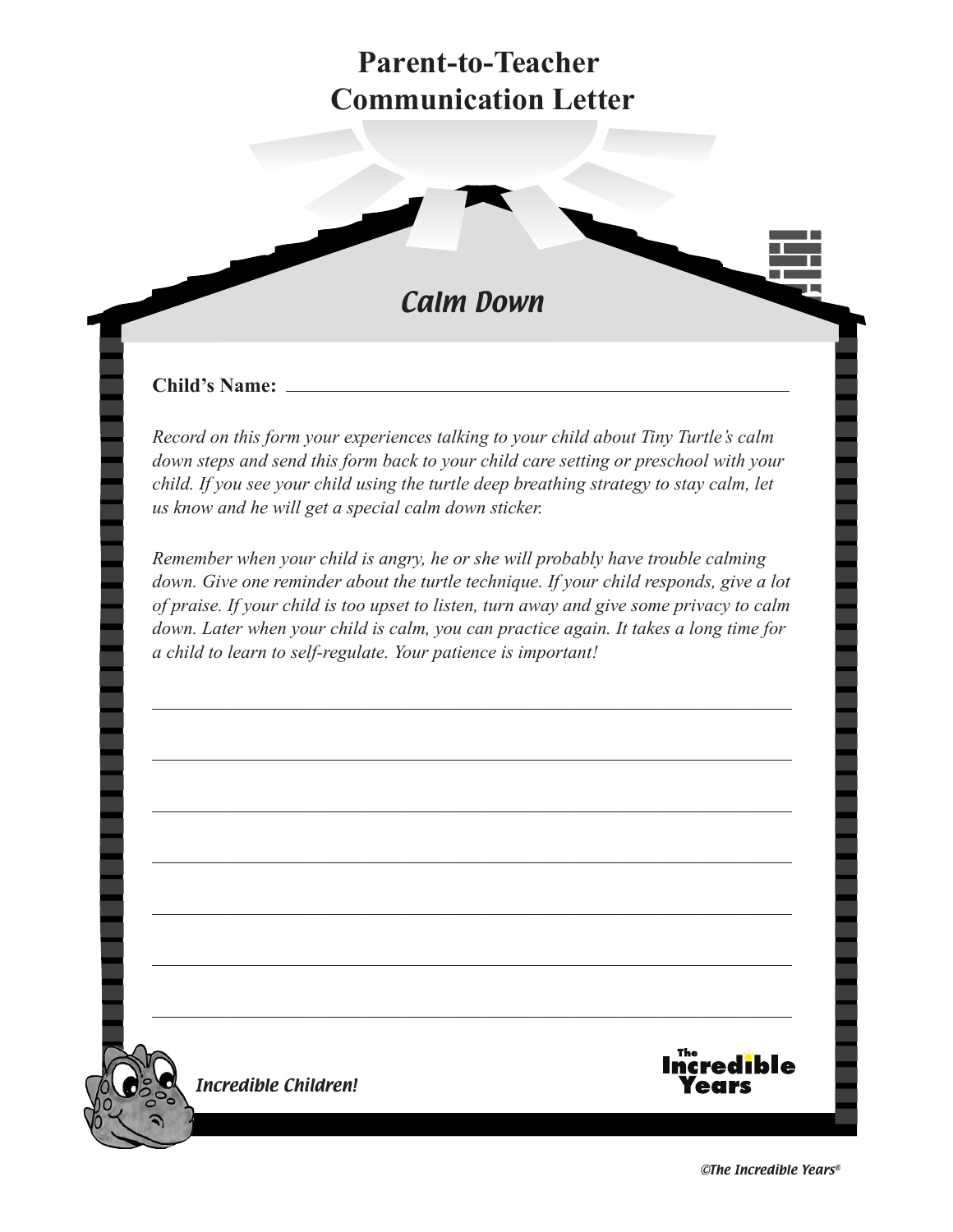### Problem Solving

At child care or preschool the children are learning about how to manage uncomfortable feelings and problems by using appropriate solutions. You can help your child learn beginning problem solving skills with books, puppets and by talking with them before they get too dysregulated. Here are 3 steps your children are learning.



**Step One:** How do I feel?

**Step Two:** What is the problem?

**Step Three:** What are some solutions?

**PRACTICE:** You can practice these at home by talking about an uncomfortable feeling associated with a problem and thinking about possible solutions (e.g., waiting, sharing, taking turns, helping, taking a deep breath, doing something else). Then it can be fun to practice these solutions with puppets.

**MODEL:** It will help your child if you model ways that you calm down when you have a problem in order to think about solutions to your problems. For example, you might tell them *"I am feeling frustrated right now because I can't find my keys. I'm going to take a deep breath, and think about solutions. One solution is to look in my car. Another solution is to ask for help."* For a toddler: *"I am feeling mad. I'm going to take 3 deep breaths. Can you help me? 1.....2.....3....."*



Ask your preschool child to show you how they can be a "detective" and solve a problem. Toddlers will not be ready to problem solve, so stay focused on modeling and practicing deep breathing and friendly actions.

Record on the *Parent-to-Teacher Communication Form* your experience practicing helping your child come up with solutions to problems. Your child will get special detective stickers for solving a problem or for drawing a picture of a solution!